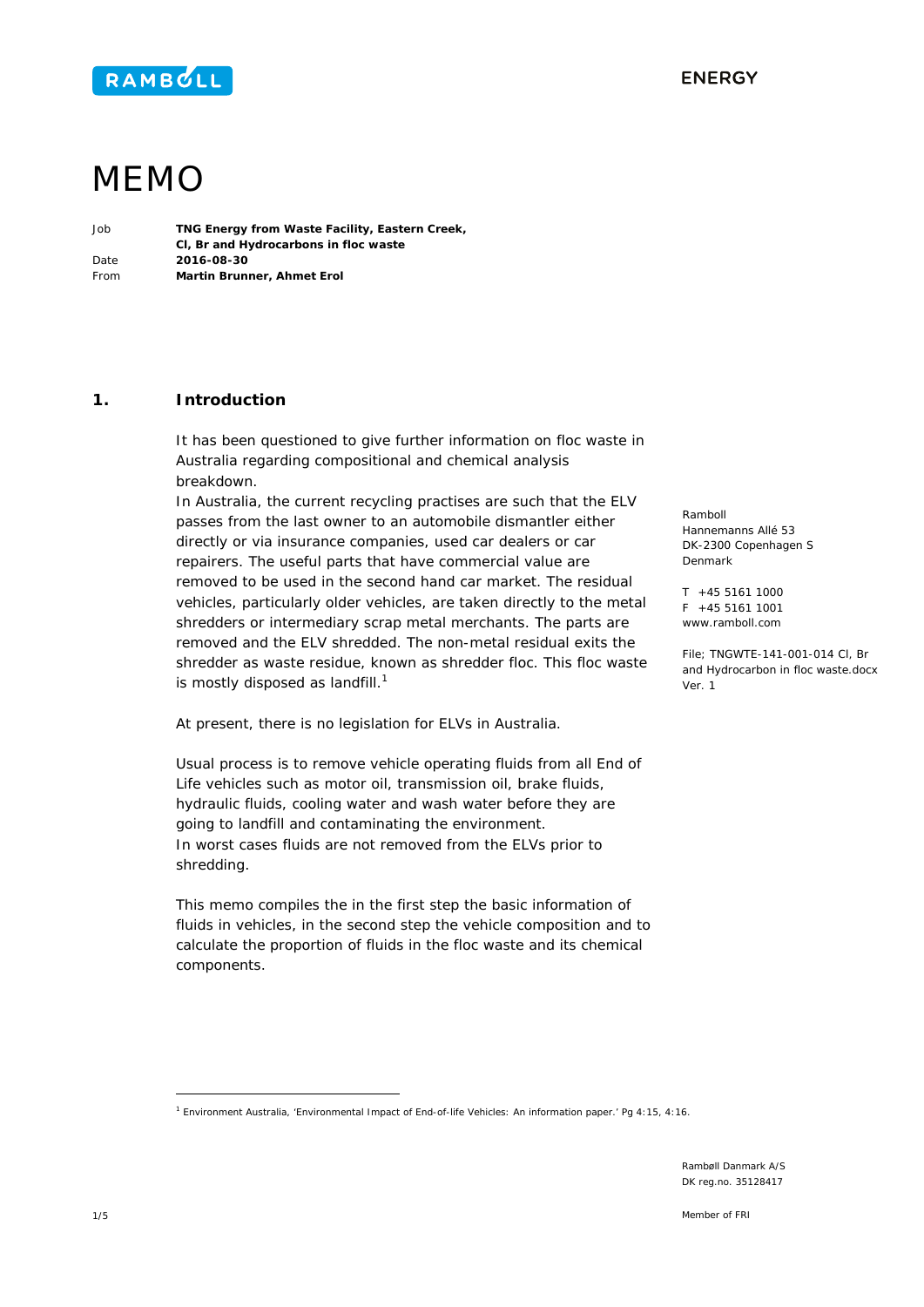

# **2. Summary Fluids in vehicles**

The first step is to analyse the different operating fluids in vehicles.

In the table below next to the type of fluids composition and amount information in the vehicles are listed. They are based on Ramboll internet research.

| <b>Operating Fluids</b> | Composition                                                               | amount         |
|-------------------------|---------------------------------------------------------------------------|----------------|
| motoroil                | 90% mineral oil $C_xH_x$ , 10% conditioner                                | 8              |
| brake fluid             | Polyethylenglycol $C2nH4n+2On+1$ or<br>Silicon oil [R1R2SiO] <sub>n</sub> |                |
| transmission oil        | 90% mineral oil $C_xH_x$ , 10% conditioner                                | 2              |
| hydraulic fluid         | Mineral oil or Polyethylenglycol $C2nH4n+2On+1$                           | 2 <sup>1</sup> |
| cooling water           | 98% Water, 2% additives                                                   | $\overline{4}$ |
| wash water              | 99% Water, 1% organic tenside                                             | 8              |
|                         |                                                                           |                |

## **Summary Fluids in vehicles (organic and water summarized)**

The information in the table above is converted from l to kg and the organics and water contents are summarized.

| <b>Operating Fluids</b> | amount          | amount   |       |
|-------------------------|-----------------|----------|-------|
| motoroil                | 81              | $6.4$ kg | 28.6% |
| brake fluid             | 1 <sub>1</sub>  | $0.8$ kg | 3.6%  |
| transmission oil        | 21              | $1.6$ kg | 7.1%  |
| hydraulic fluid         | 21              | $1.6$ kg | 7.1%  |
| organic and additives   | 0 <sub>1</sub>  | $0.2$ kg | 0.7%  |
| water                   | 12 <sub>1</sub> | 11.8 kg  | 52.9% |
|                         | 25 I            | 22.4 kg  | 100 % |

## **Percentage of Fluids to vehicle mass**

The average mass of a vehicle according to ICCT investigation in 2014 is 1,390kg2. The sum of the operating fluids such as motor oil, brake fluid, transmission oil and hydraulic fluid, as listed in the table above, is 10.4 kg.

The proportion of 10.4 kg fluid to 1,390 kg vehicle mass is 1.6%.

ł

<sup>2</sup> http://www.theicct.org/sites/default/files/publications/EU\_pocketbook\_2014.pdf, page 8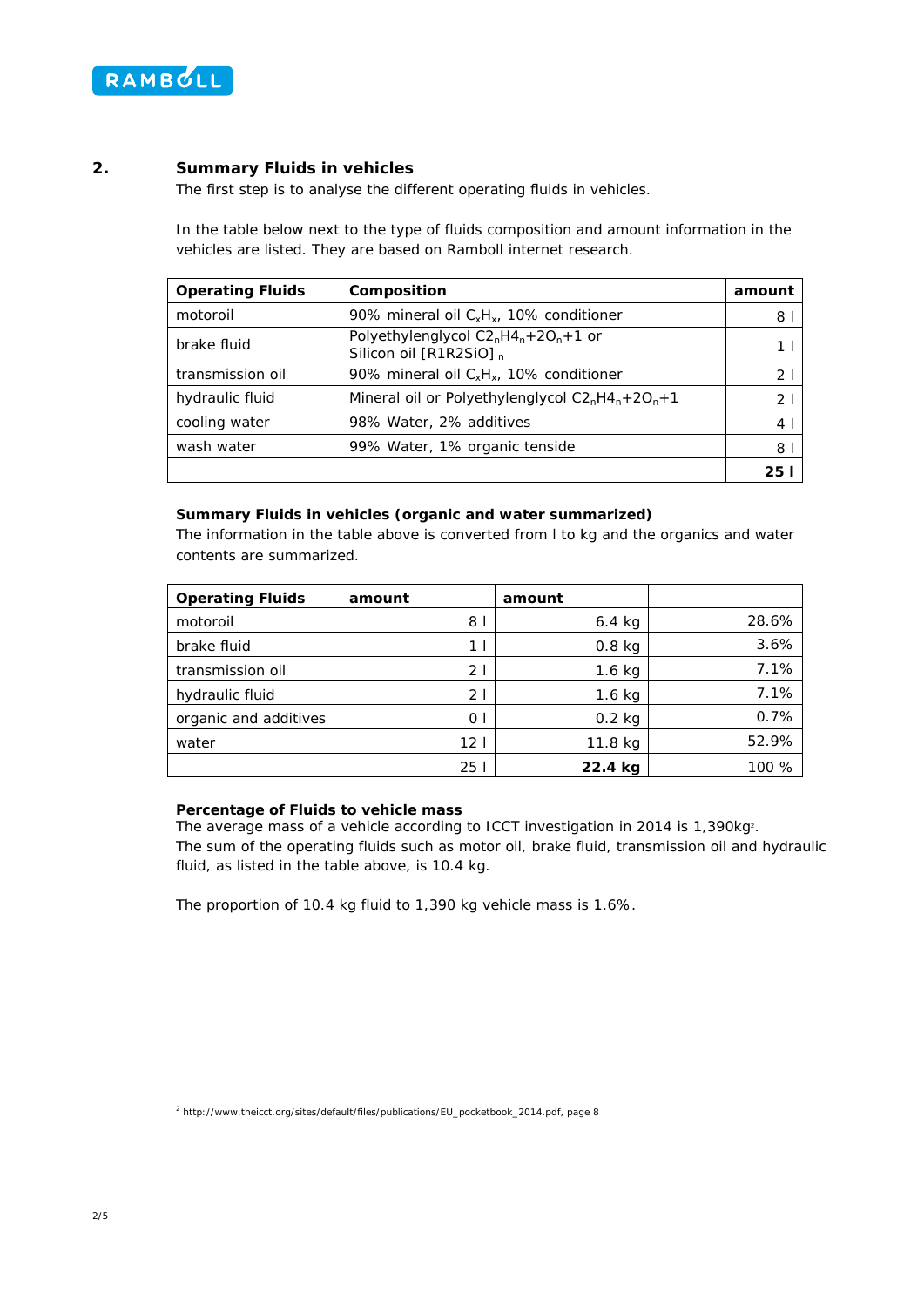

## **Vehicle Composition** <sup>3</sup>

The second step is to analyse the vehicle composition and to calculate the proportion of fluids in the vehicle composition.

ELV reprocessing in Australia has a recovery rate of approximately 65-75 per cent 4 and involves removing pollutants (batteries, fluids and tyres), dismantling, shredding and metal separation. The material remaining after the separation of metals is called shredder floc.

In the table below a typically shredder floc combination of plastics, rubber, textiles, metals and inert materials such as dirt and glass are listed with the composition range.

| <b>Material type</b>       | composition range |     |  |
|----------------------------|-------------------|-----|--|
| <b>Plastics</b>            | 35%               | 55% |  |
| Rubber                     | 10%               | 20% |  |
| Metals                     | 6%                | 13% |  |
| <b>Textiles</b>            | 7%                | 15% |  |
| Fines (paint, glass, sand) | 10%               | 20% |  |

**Table 1** Average shredder floc composition

#### **Vehicles composition including fluids in vehicle**

For the calculation the metal content of an ELV is assumed with 75%. The first step is to convert the shredder floc composition based on 25% to total vehicle mass.

Below the converted material percentage of the shredder floc based to total vehicle mass:

| <b>Material type</b>       |       |
|----------------------------|-------|
| <b>Plastics</b>            | 13.8% |
| Rubber                     | 5.0%  |
| Metals                     | 3.3%  |
| Textiles                   | 3.8%  |
| Fines (paint, glass, sand) | 5.0%  |

 3 values from http://www.sustainability.vic.gov.au/-/media/resources/documents/publications-and-research/research/market-

analysis/market-analysis-shredder-floc-sep-2014.pdf. Table 1: Average shredder floc composition<br><sup>4</sup> Environmental Impact of End-of-Life Vehicles: An Information Paper", last modified 2002, http://www.environment.gov.au/arc settlements/publications/waste/elv/impact-2002/index.html.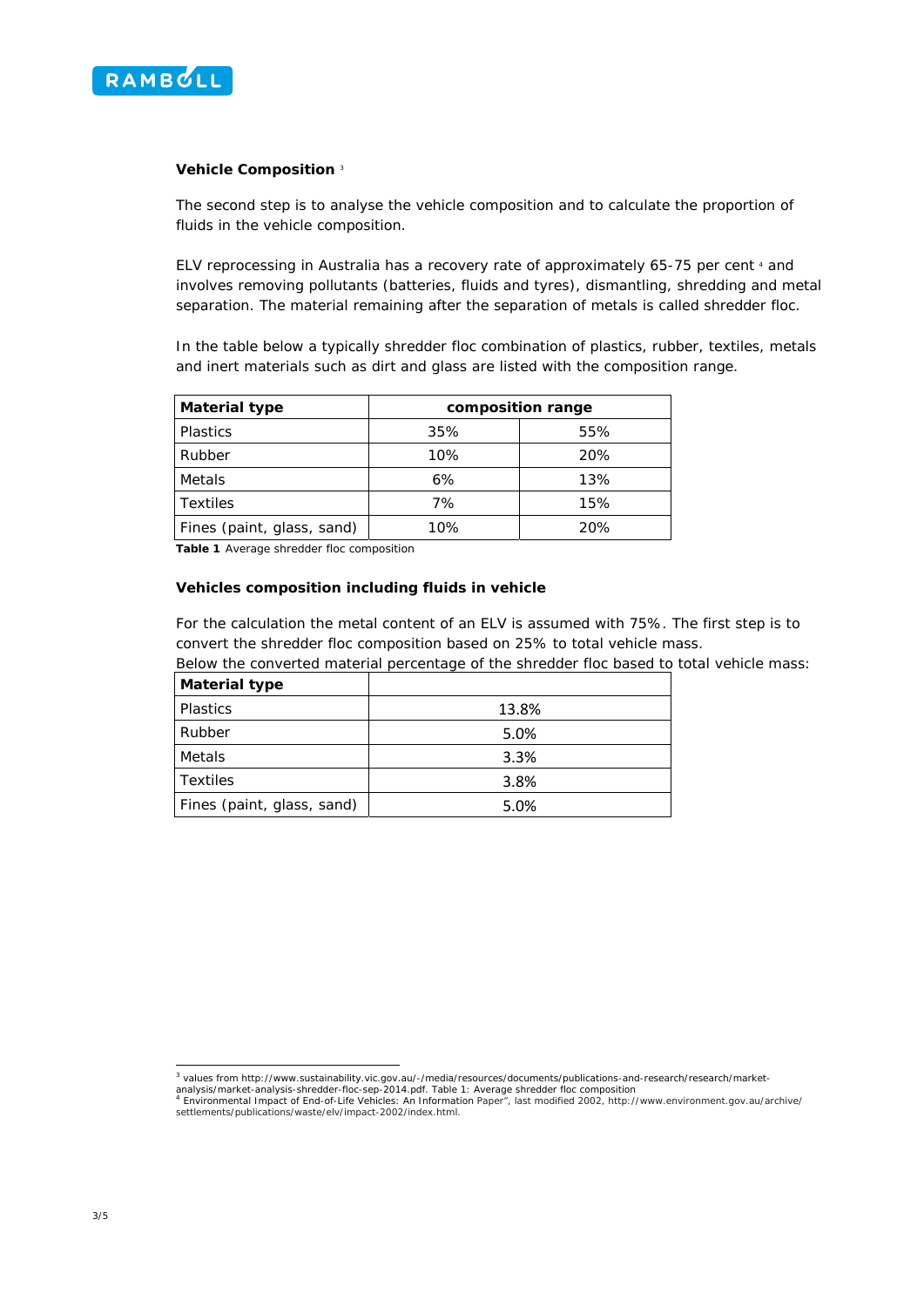

Below the amounts of the converted composition for a vehicle including metal, shredder floc material and without and with fluids.

| <b>Material type</b>                                                                                                            | without<br>drainage | with<br>drainage |
|---------------------------------------------------------------------------------------------------------------------------------|---------------------|------------------|
| Metal                                                                                                                           | 75.0%               | 75.0%            |
| <b>Plastics</b>                                                                                                                 | 10.5%               | 11.2%            |
| Rubber                                                                                                                          | 3.8%                | 4.1%             |
| Metals (Zinc, Copper, Aluminium, Lead etc.)                                                                                     | 2.5%                | 2.6%             |
| <b>Textiles</b>                                                                                                                 | 2.9%                | 3.0%             |
| Fines (paint, glass, sand)                                                                                                      | 3.8%                | 4.1%             |
| <b>Fluids</b><br>(motor oil 28.6%, brake fluid 3.6%, transmission oil 7.1%,<br>hydraulic fluid 7.1%, organic 0.7%, water 52.9%) | 1.6%                | 0.0%             |
|                                                                                                                                 | 100.0%              | 100.0%           |